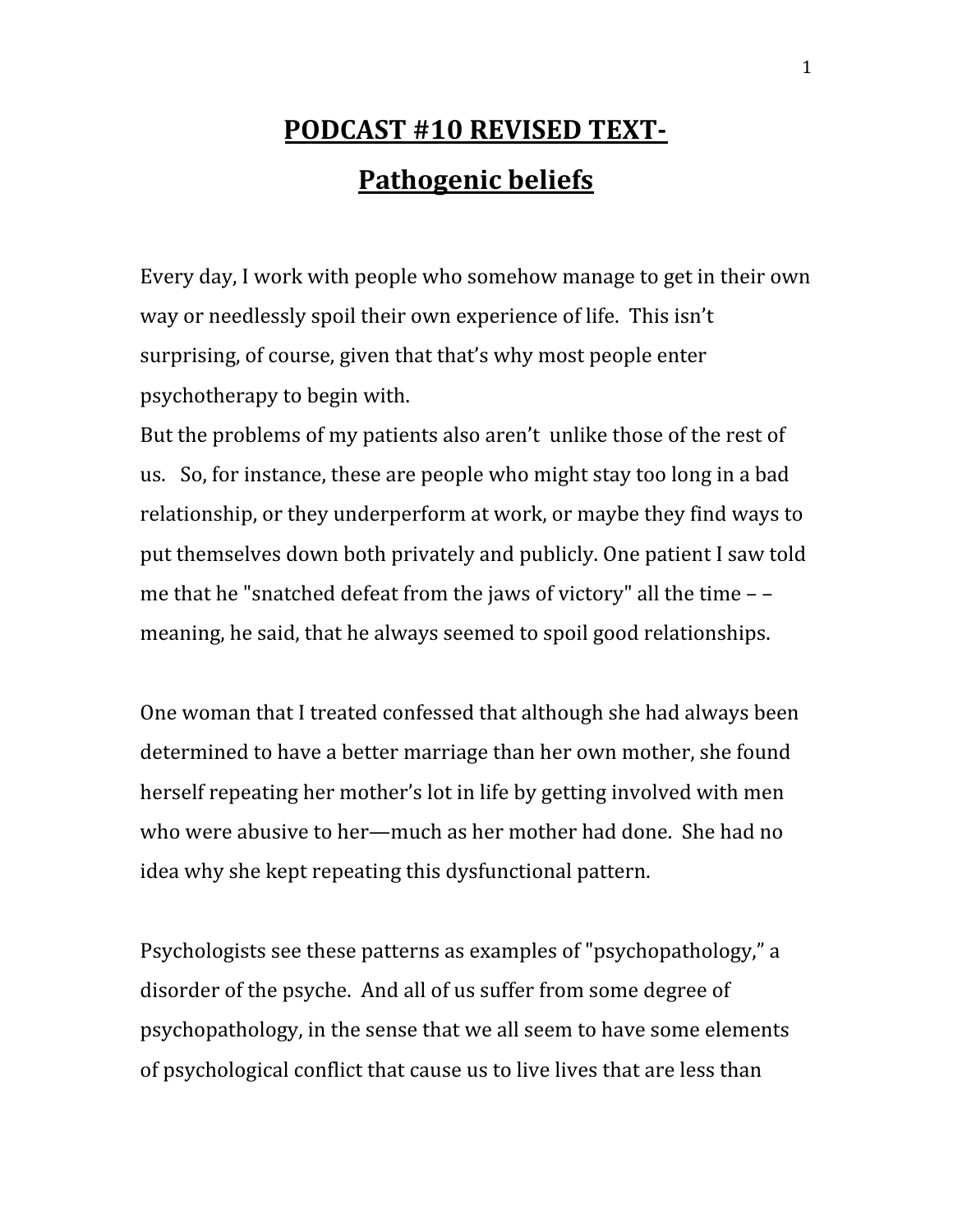optimal. And maybe—for the sake of this discussion—we can define an optimal life as one in which one can feel—oh, you know, generally happy, a life in which one feels loved and can love others, one in which one can feel independent but also comfortable relying on others, and a life in which one can freely pursue one's ambitions in the world. And so I'm suggesting that most if not all of us experience some inhibition, some interference in one or more of these areas.

The key to understanding almost all forms of pschopathology lies in the concept of "pathogenic beliefs." This concept has guided my thinking and my work for over 40 years.

So what do I mean by "pathogenic beliefs?" Well, these are beliefs, maladaptive beliefs, usually unconscious, that interfere with our functioning, adversely affect our self-esteem, and that prevent the pursuit of highly desirable life goals, for example, happiness, success, or a good relationship. We all suffer from pathogenic beliefs to some degree, and, in fact, the goal of therapy is to help the patient disprove these beliefs and to pursue the goals that have--- up to then--- been stymied.

So—let's try to explore what pathogenic beliefs are, how they develop, and how they affect our lives.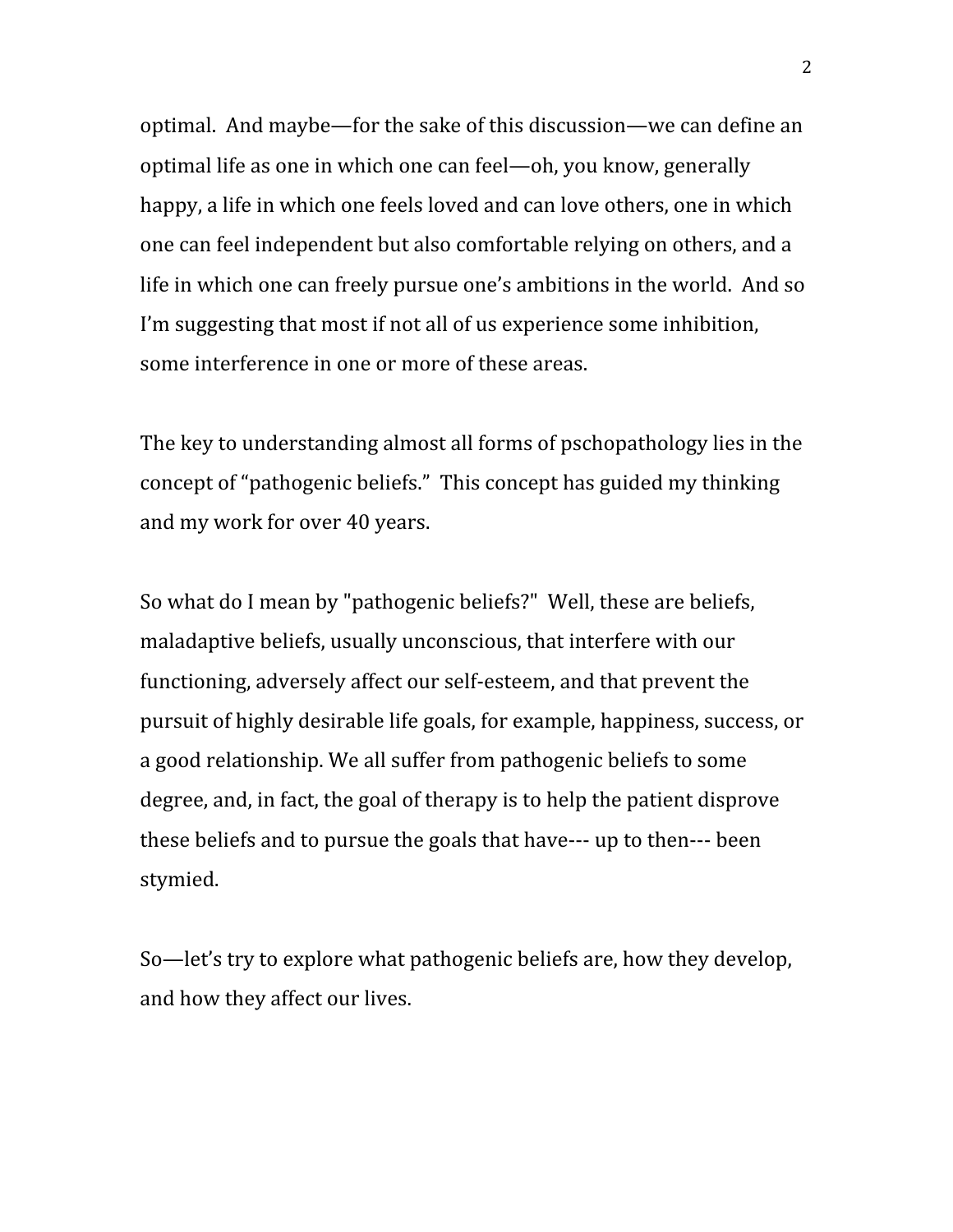And the story has to begin in childhood. Now, you have to think of the world from the point of view of an infant and/or young child. The developing child has one primary overarching goal, which is to adapt to his or her interpersonal world---most importantly, the interpersonal world of his or her family. The child's survival is dependent on figuring out how to get along with his or her caretakers upon whom the child is completely dependent. In the course of such adaptation, the child has to learn certain rules that govern social life, including rules about right and wrong, good and bad.

The child has to learn how to get a parent's attention and how to win his or her love. Further, as children, we all have to learn the limits of our own will – – namely, that our desires do not and cannot control the world around us. Most important, we have to learn what we have to do to get our parents to love and protect us. This means that we have to learn what our families teach us about morality – – what were *supposed* to feel, how are *supposed* to act, what were *supposed* to need. These are moral beliefs and we acquire them in the course of growing up in our particular families. We learn—we have to learn, really—how we affect others and how they are likely to react to us.

*When families are in any way dysfunctional, then the child acquires beliefs that are also dysfunctional*. Now, if you understand the context, these dysfunctional beliefs may appear quite rational, even though they don't serve the child well later on. These are the beliefs that we are calling "pathogenic."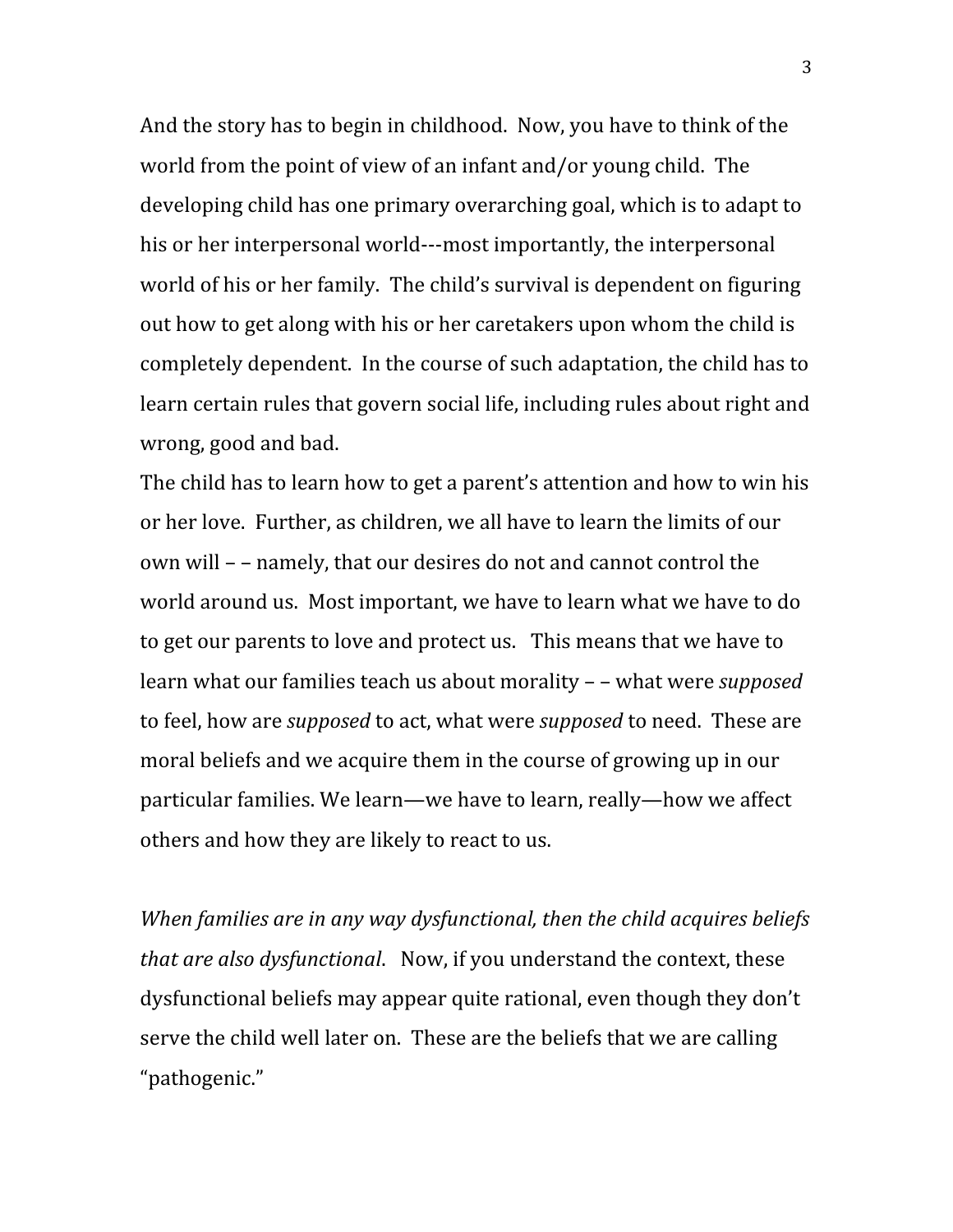An example of a pathogenic belief is the belief that many people have that they're not supposed to be confidently assertive and strong, that –--and if they are, that the world will somehow punish them. One of my patients felt this at work; he felt that if he exercised his capacity to think strategically, that his boss would feel threatened and his peers would be envious and resentful. Even if there was a grain of truth in his expectations, the heart of his belief was pathogenic. See--he had grown up believing that he was supposed to defer to others if he wanted their approval and wasn't ever supposed to act too sure or too full of himself, or he'd threaten his parents. Another patient experienced a similar pathogenic belief in his marriage. He secretly believed that his wife—in fact, that all women—would be easily hurt if he was too self-assertive at home--for example, if he wanted to occasionally socialize with other men, without including her. As a result, he rarely said "No" at home even if it meant that he ended up acting extremely self-effacing and self-sacrificial.

Thus, the belief that one isn't supposed to be strong was pathogenic in these cases because it interfered with normal and healthy aims and desires.

Pathogenic beliefs get in our way. They rob our lives of pleasure and make us suffer.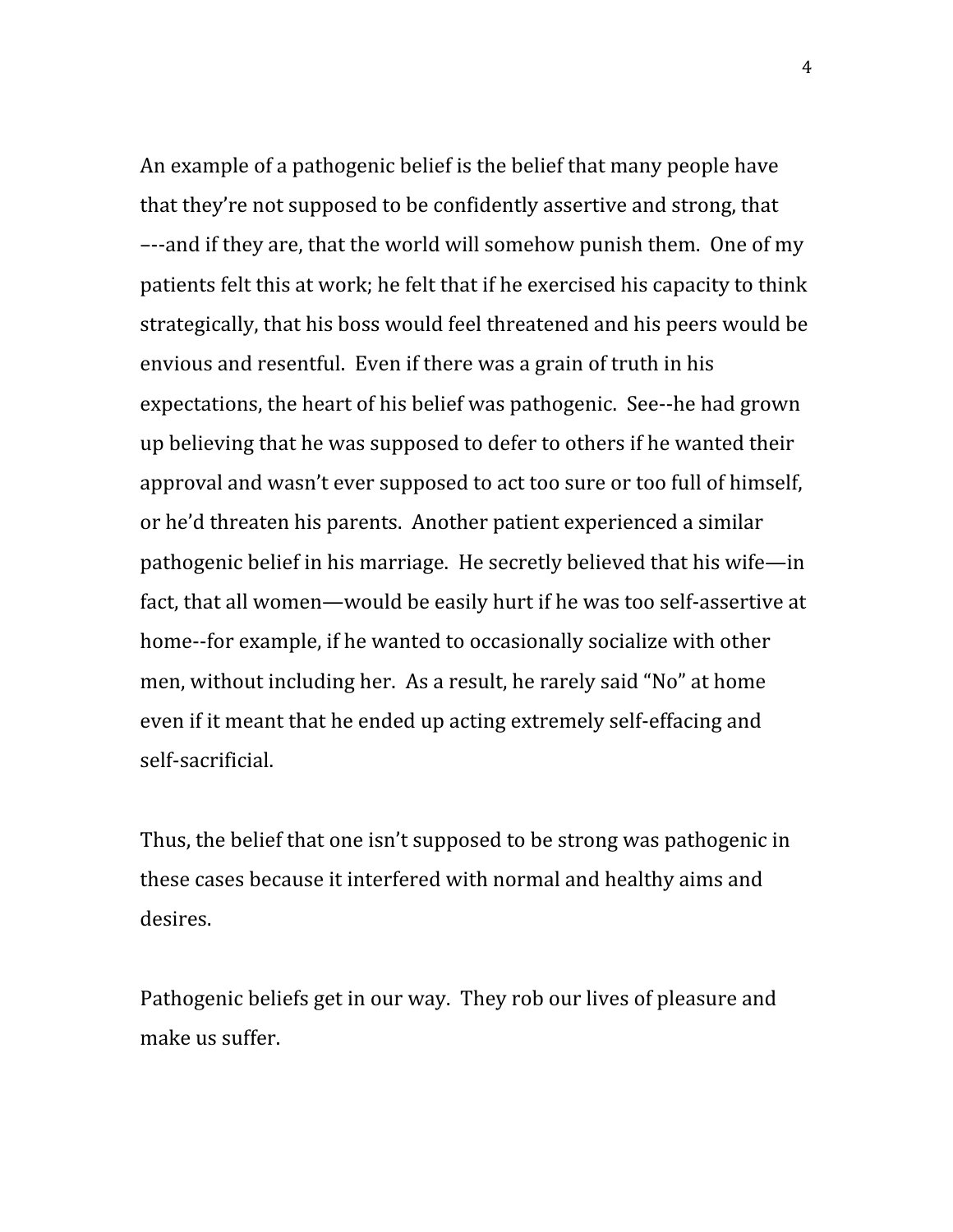Here's another way to look at them. Pathogenic beliefs are formed to protect us from danger—either an external danger or an internal one. The external one might involve losing someone's love, hurting them, or provoking their anger at us. We might generalize and say that external dangers involve somehow disrupting or threatening important relationships.

These are life and death consequences for a child---**AND for the child that's still around inside each and every one of us.**

And then there are internal dangers, by which we mean certain painful feelings that our minds are usually very committed to avoiding…feelings like fear, anxiety, guilt, shame, or remorse.

So, pathogenic beliefs tell us that we better not pursue certain aims, or we better not express certain feelings or else we will incur or trigger one of these dangers.

This is why people inhibit themselves or otherwise hold themselves back—it's in order to feel safe from either external or internal dangers.

A child forms pathogenic beliefs by inferring them from traumatic experiences with his or her caretakers. Traumas can be mild or severe. Doesn't matter. They are experiences in which the child infers that pursuing some perfectly normal developmental aim or feeling will disrupt the tie that that child has with parents. For example a child may infer that he or she burdens his parents by being dependent on them, or that he or she causes them to feel hurt and rejected by being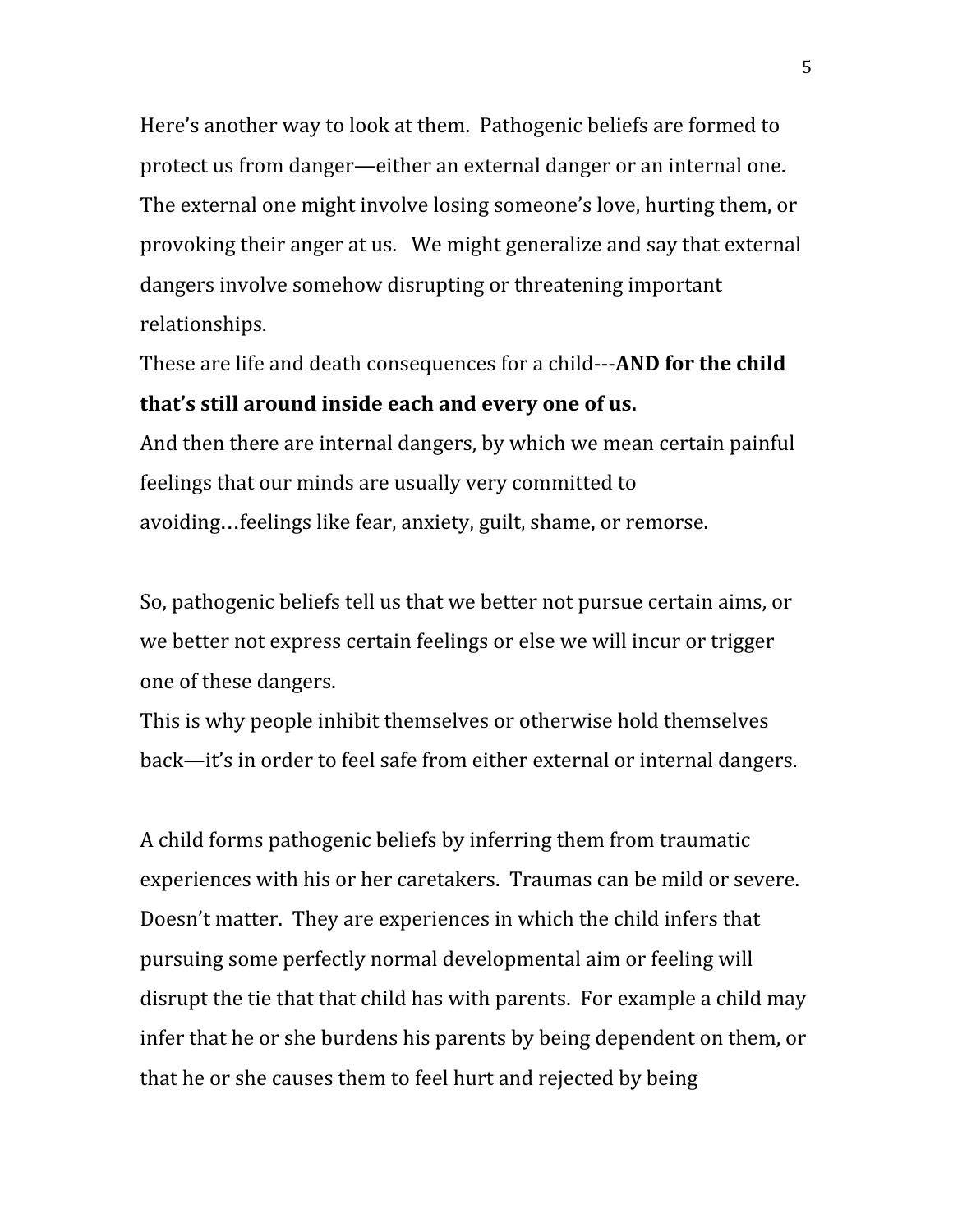independent of them. But notice—the need to be dependent and independent are perfectly normal and healthy desires in childhood and yet they can become the target of pathogenic beliefs if they cause trouble in the relationship with parents.

The power of pathogenic beliefs stems from the fact that one's parents have an awesome power in the mind and life of a child. The child has no other model of reality or morality and thus endows the parents with absolute authority. Furthermore, a child's mind is different than the mind of an adult in that it is unformed and egocentric. By egocentric I mean that the child takes responsibility for whatever he or she experiences—the child doesn't yet have a mature sense of cause and effect. And so, as a result, a child may take responsibility for the depression, illness, or death of a parent, or for the painful and unpleasant ways that parents treat each other. It's well know, for example, that children of divorce often develop the pathogenic belief that the parental strife was his or her fault, or that a parents abandoned the family because of something the child did (or didn't do).

Consider these further examples taken from my own clinical practice: One woman grew up with a depressed mother and assumed that she, the child, had the power to make her happy and desperately tried to cheer her up.

A pathogenic belief….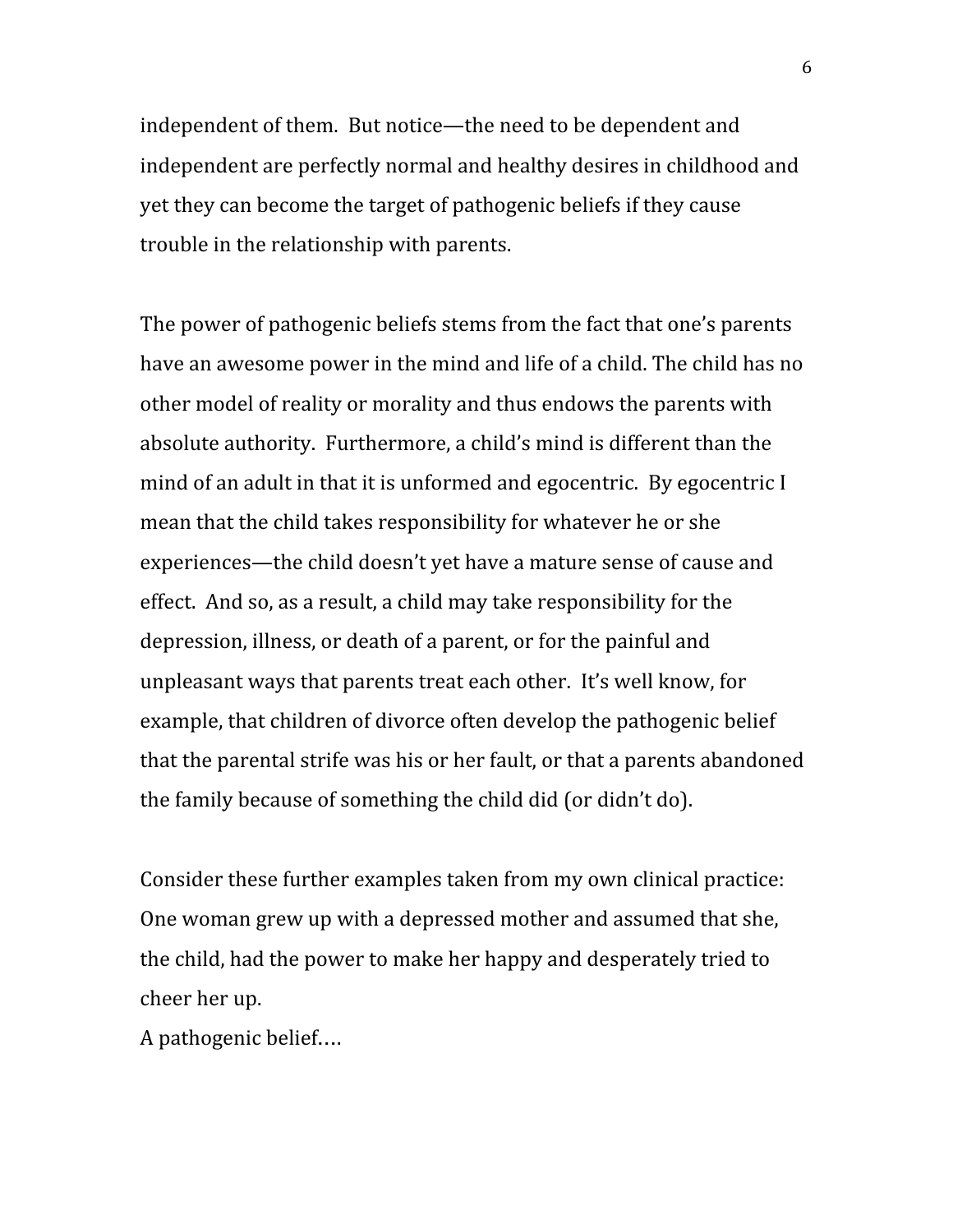Another woman had parents who were withdrawn and self-centered, and she grew up assuming that if she were only more interesting, her parents' interest would be aroused. Again, this was a pathogenic belief.

And a man I treated grew up with parents who constantly displayed an exaggerated worry about him and, as a result, he assumed that it was because he was, in fact, so screwed up. His pathogenic belief arose from his compliance with what his parents thought of him.

There are all sorts of ways that someone can develop a pathogenic belief. Sometimes it's as simple as assuming that the way that your parent is treating you is the way you should be treated. One woman I saw was ignored by her parents in favor of a very vivacious and successful older sister. She inferred that she deserved to be treated as if she was unimportant. She developed a pathogenic belief around it.

Sometimes the pathogenic belief comes from some accidental shocking event, for example, the death of a parent, or a severe illness. One guy I suffered from the painful belief that he was too needy—a belief he formed growing up with a seriously ill mother. He developed the notion that people would be easily drained or burdened by him if he were too dependent. This interfered in his love life as an adult. He tended to choose women who were intolerant of dependency and when he found